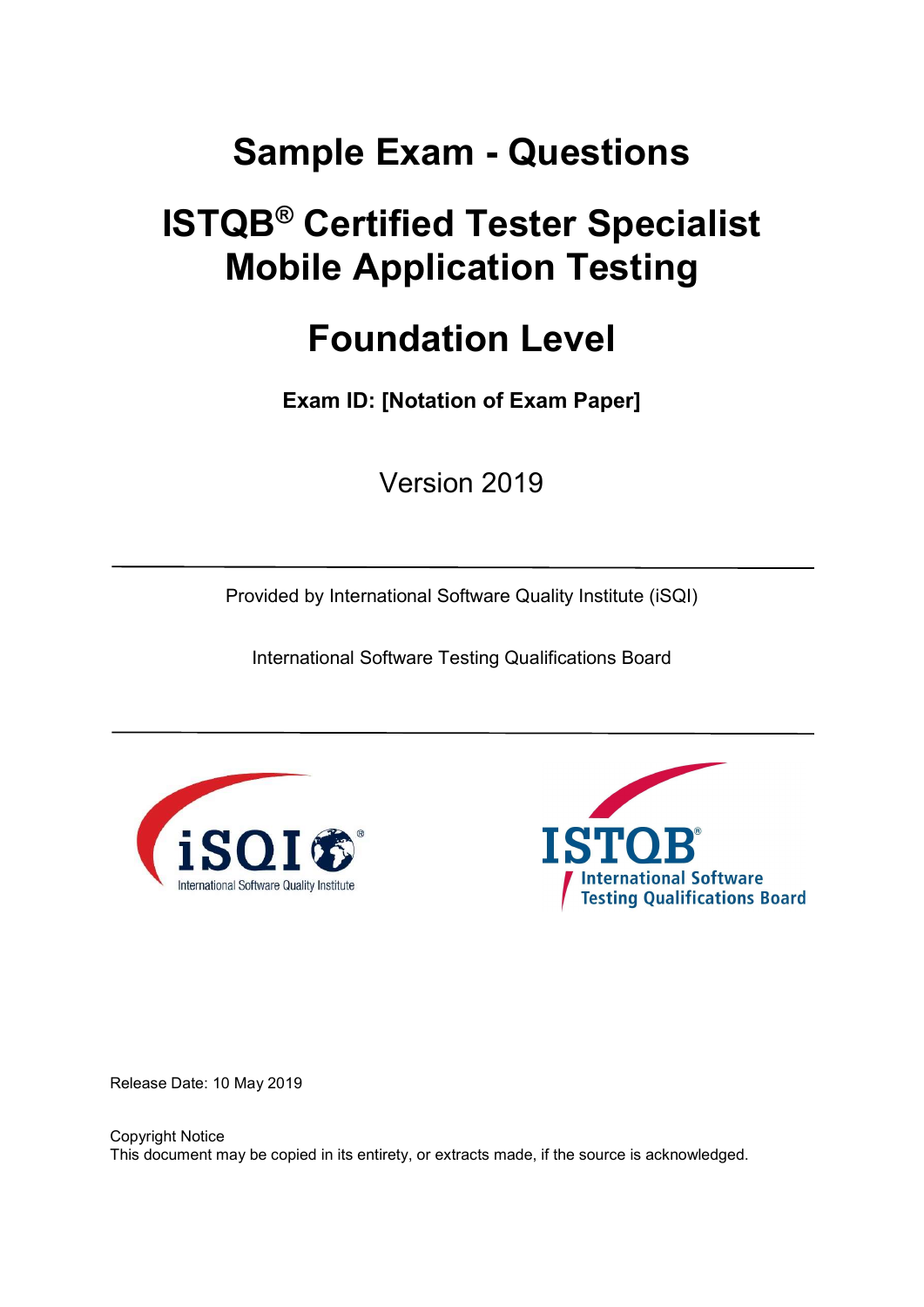

#### Legal

Copyright © 2019 International Software Testing Qualifications Board (hereinafter called ISTQB®). All rights reserved.

The authors transfer the copyright to the International Software Testing Qualifications Board (hereinafter called ISTQB®). The authors (as current copyright holders) and ISTQB® (as the future copyright holder) have agreed to the following condition of use: Any ISTQB® Member Board may translate this document.

Exam Working Group 2019

Document Responsibility

The ISTQB® Examination Working Group is responsible for this document.

### Acknowledgements

This document was produced by a core team from the International Software Testing Qualifications Board Mobile Application Testing Working Group:

Vipul Kocher (chair) Piotr Wicherski (vice-chair)

José Díaz Matthias Hamburg Eran Kinsbruner Björn Lemke Samuel Ouko Tal Pe'er Ralf Pichler Lloyd Roden Nils Röttger Angelina Samaroo Yaron Tsubery

The core team thanks the Examination Working Group review team, the Syllabus Working Group and the National Boards for their suggestions and input.

| Version 2019 |  |
|--------------|--|
|--------------|--|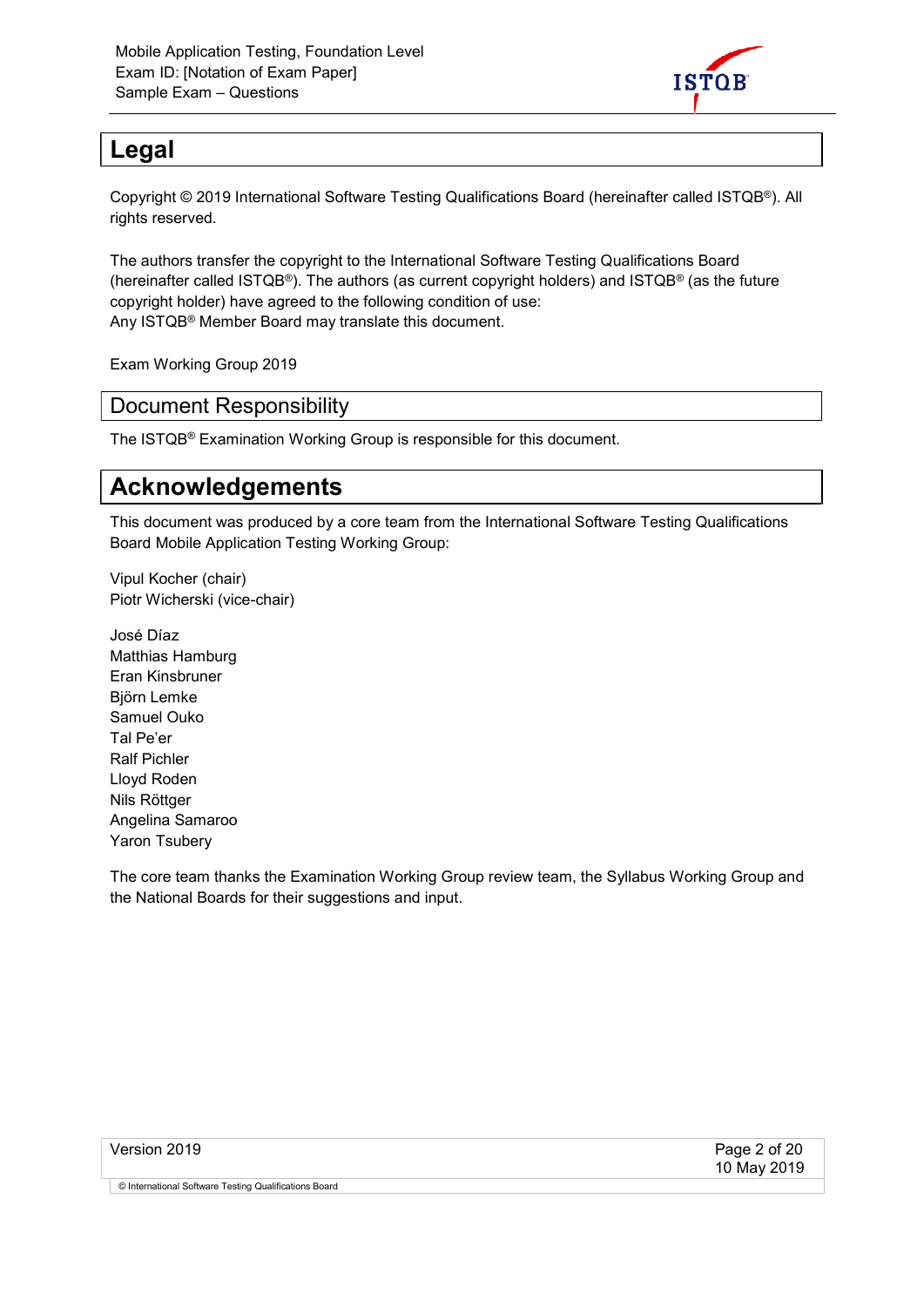

## Revision History

| <b>Version</b> | <b>Date</b>     | Remarks                    |
|----------------|-----------------|----------------------------|
| <b>Beta</b>    | 27 January 2019 | <b>Beta Release</b>        |
| GA             | 28 March 2019   | <b>GA Release</b>          |
| V2019          | 10 May 2019     | ISTQB <sup>®</sup> Release |

Version 2019 Page 3 of 20 10 May 2019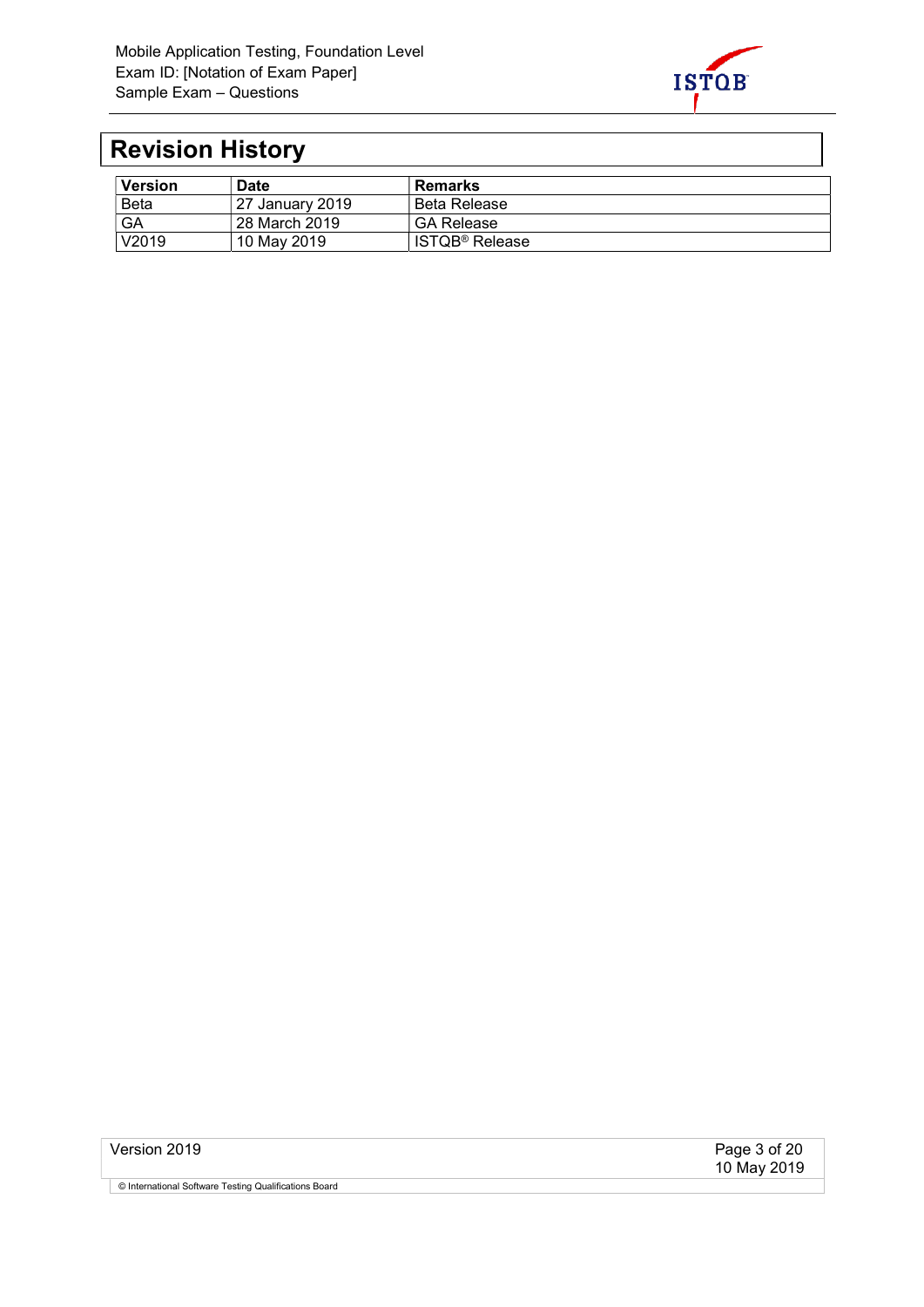

## Table of Contents

| Legal                          | $\overline{2}$              |
|--------------------------------|-----------------------------|
| <b>Document Responsibility</b> | $\overline{2}$              |
| <b>Revision History</b>        | 3                           |
| Acknowledgements               | 6                           |
| Introduction                   | $\overline{7}$              |
| Purpose of this document       | 7                           |
| Instructions                   | 7                           |
| Questions                      | 8                           |
| Question #1 (1 Point)          | 8                           |
| Question #2 (1 Point)          | 8                           |
| Question #3 (1 Point)          | 8                           |
| Question #4 (1 Point)          | 9                           |
| Question #5 (1 Point)          | 9                           |
| Question #6 (1 Point)          | 9                           |
| Question #7 (1 Point)          | 10                          |
| Question #8 (1 Point)          | 10                          |
| Question #9 (1 Point)          | 10                          |
| Question #10 (1 Point)         | 10                          |
| Question #11 (1 Point)         | 11                          |
| Question #12 (1 Point)         | 11                          |
| Question #13 (1 Point)         | 11                          |
| Question #14 (1 Point)         | 12                          |
| Question #15 (1 Point)         | 12                          |
| Question #16 (1 Point)         | 13                          |
| Question #17 (1 Point)         | 13                          |
| Question #18 (1 Point)         | 13                          |
| Question #19 (1 Point)         | 14                          |
| Question #20 (1 Point)         | 14                          |
| Question #21 (1 Point)         | 14                          |
| Question #22 (1 Point)         | 14                          |
| Question #23 (1 Point)         | 15                          |
| Question #24 (1 Point)         | 15                          |
| Question #25 (1 Point)         | 15                          |
| Question #26 (1 Point)         | 16                          |
| Version 2019                   | Page 4 of 20<br>10 May 2019 |
|                                |                             |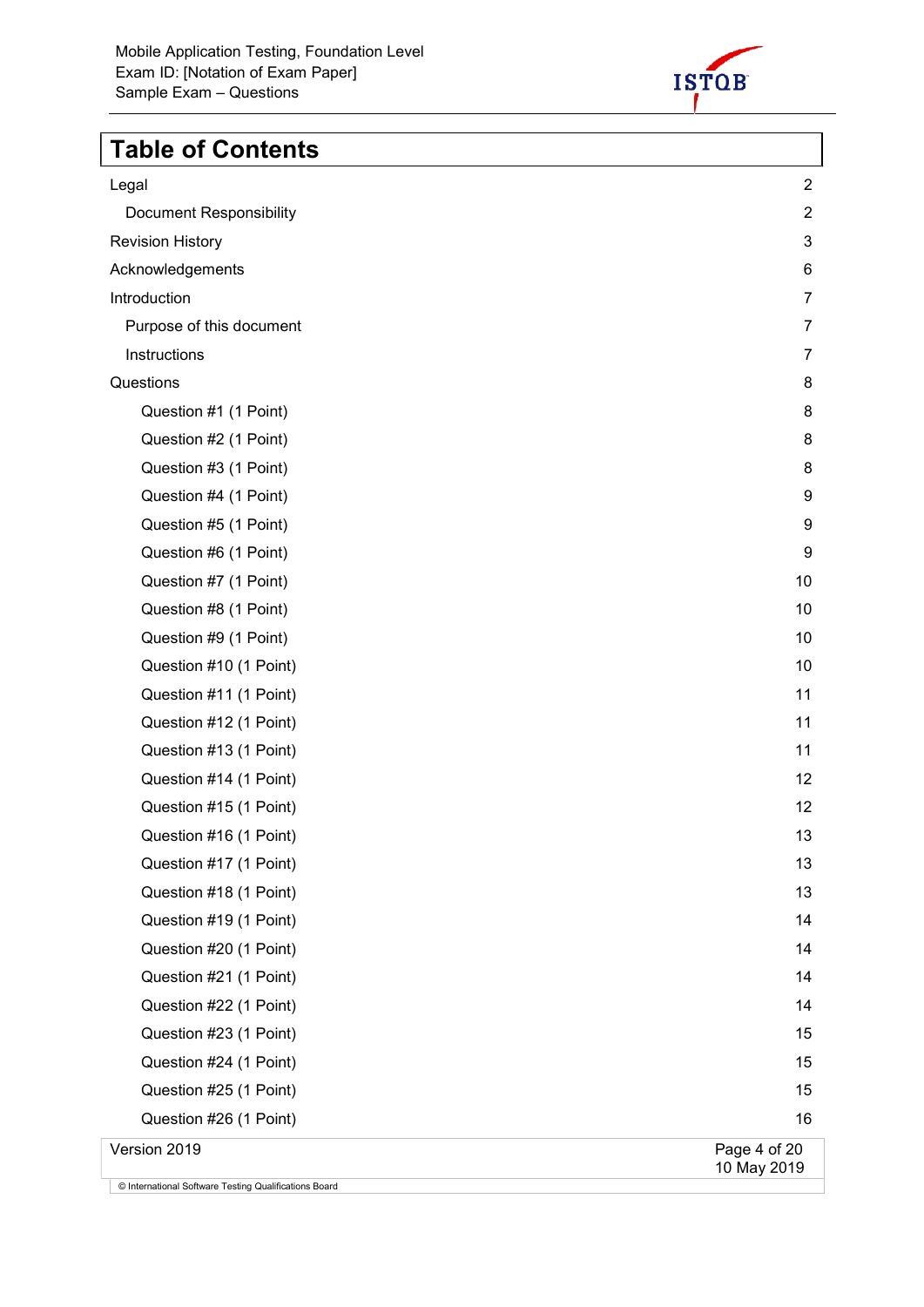

| Question #27 (1 Point) | 16 |
|------------------------|----|
| Question #28 (1 Point) | 16 |
| Question #29 (1 Point) | 16 |
| Question #30 (1 Point) | 17 |
| Question #32 (1 Point) | 17 |
| Question #33 (1 Point) | 18 |
| Question #34 (1 Point) | 18 |
| Question #35 (1 Point) | 18 |
| Question #36 (1 Point) | 19 |
| Question #37 (1 Point) | 19 |
| Question #38 (1 Point) | 20 |
| Question #39 (1 Point) | 20 |
| Question #40 (1 Point) | 20 |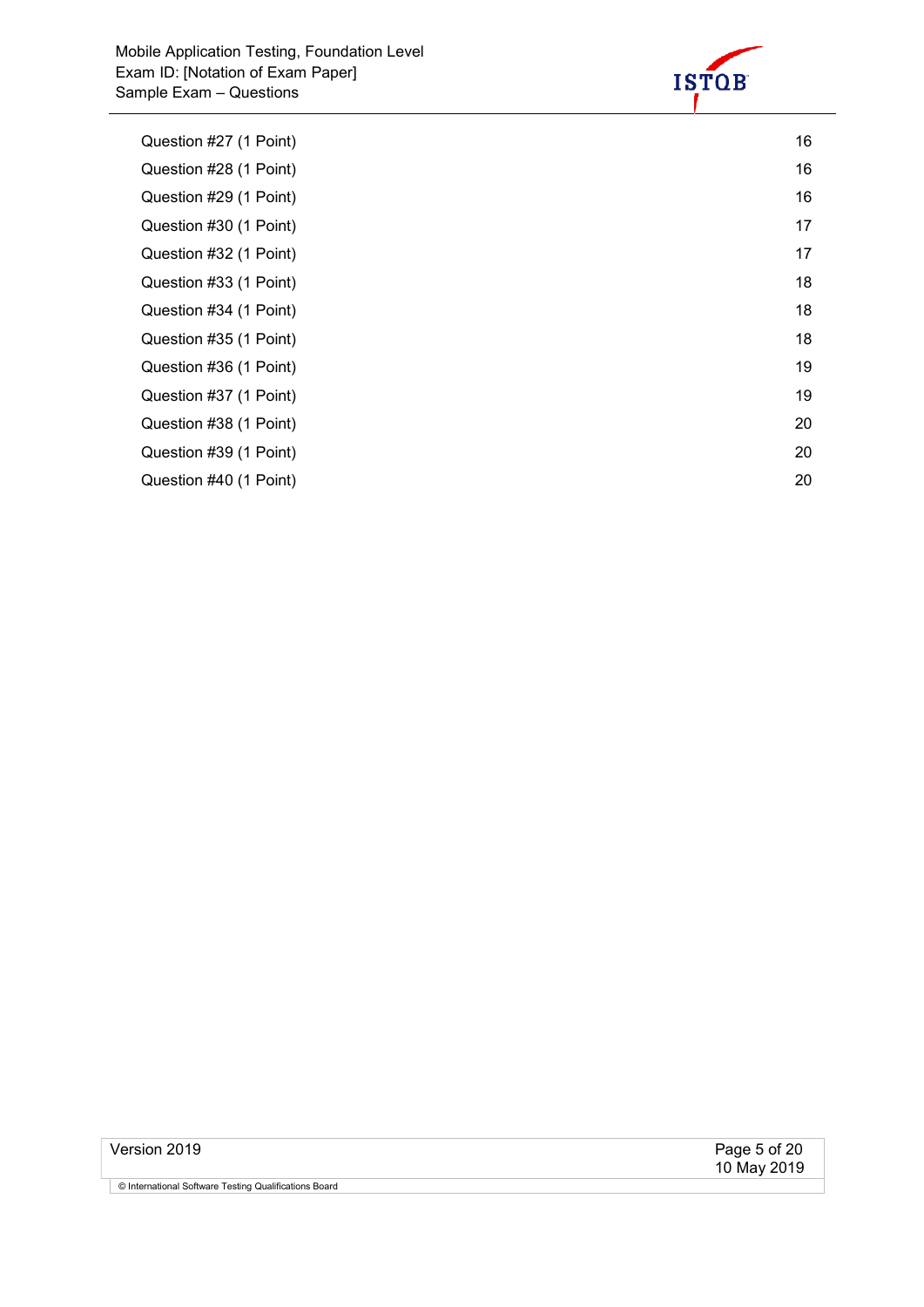

### Acknowledgements

This document was produced by a core team from the International Software Testing Qualifications Board Mobile Application Testing Working Group.

Vipul Kocher (chair), Piotr Wicherski (vice-chair), José Díaz, Matthias Hamburg, Eran Kinsbruner, Björn Lemke, Samuel Ouko, Tal Pe'er, Ralf Pichler, Lloyd Roden, Nils Röttger, Angelina Samaroo, Yaron Tsubery

The core team thanks the review team for their suggestions and input.

The following persons participated in the reviewing, commenting or balloting of this syllabus:

Graham Bath, Geza Bujdoso, Jean-Baptiste Crouigneau, Chaonian Guo, Wim Decoutere, Attila Gyuri, Matthias Hamburg, Ine Lutterman, Ingvar Nordström, Meile Posthuma, Nishan Portoyan, Emilie Potin-Suau, Chaobo Shang, Klaus Skafte, Marco Sogliani, Péter Sótér, Michael Stahl, Lucjan Stapp, Chris Van Bael, Salinda Wickramasinghe, Minghui Xu

This document was formally released by the ISTQB® on 10 May 2019.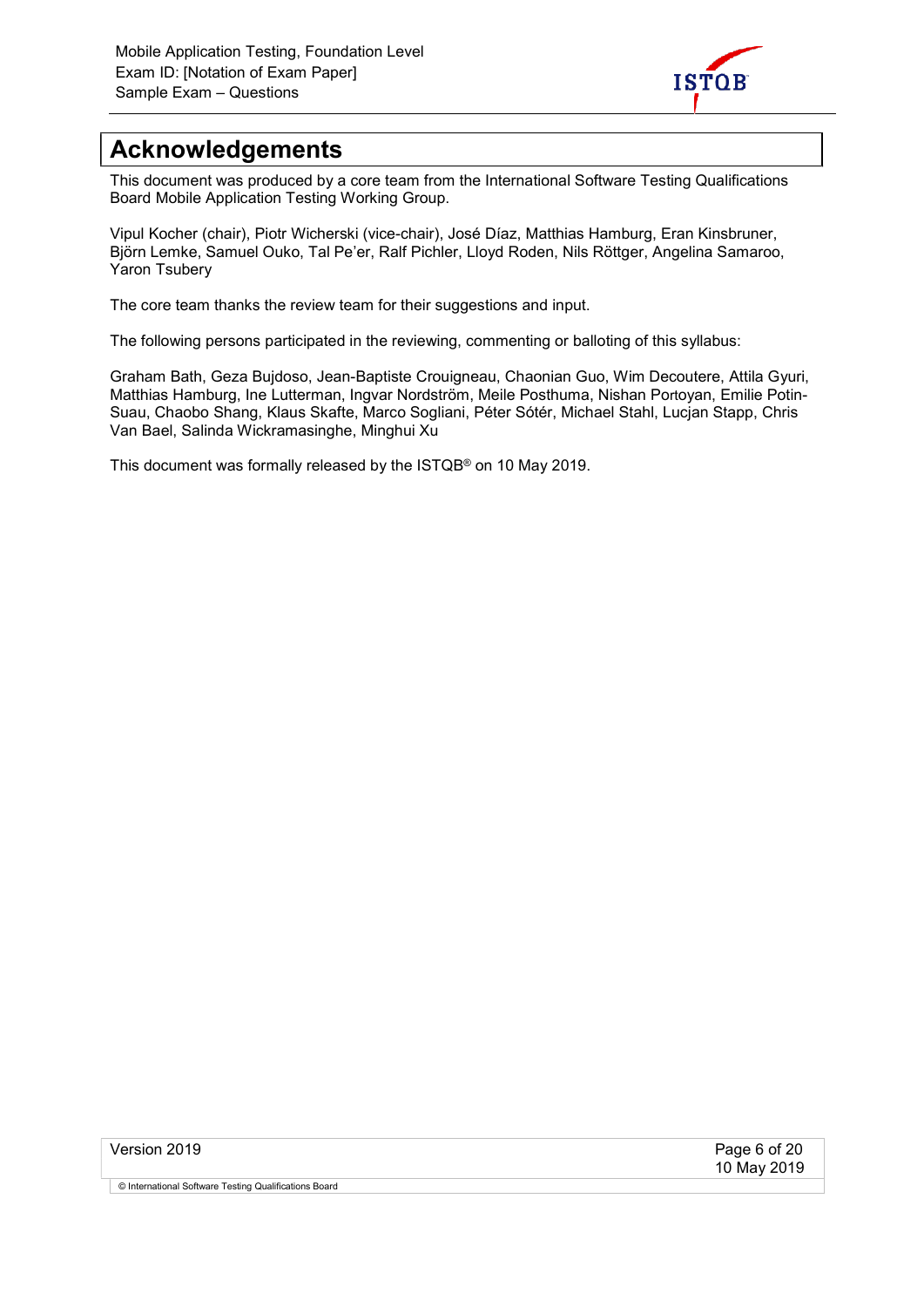

### Introduction

#### Purpose of this document

The sample questions in this document have been created by a team of subject-matter experts and experienced question writers with the aim of assisting ISTQB® Member Boards and Exam Boards in their question writing activities.

These questions cannot be used as-is in any official examination, but they should serve as guidance for question writers. Given the wide variety of formats and subjects, these sample questions should offer many ideas for the individual Member Boards on how to create good questions and appropriate answer sets for their examinations.

#### **Instructions**

The question and answer sets are organized in the following way:

- Learning objective and K-level
- Question including any scenario followed by the question stem (The question is contained in a separate document)
- Answer Set (The answer set is contained in the document)
- Correct answer including justification of the answers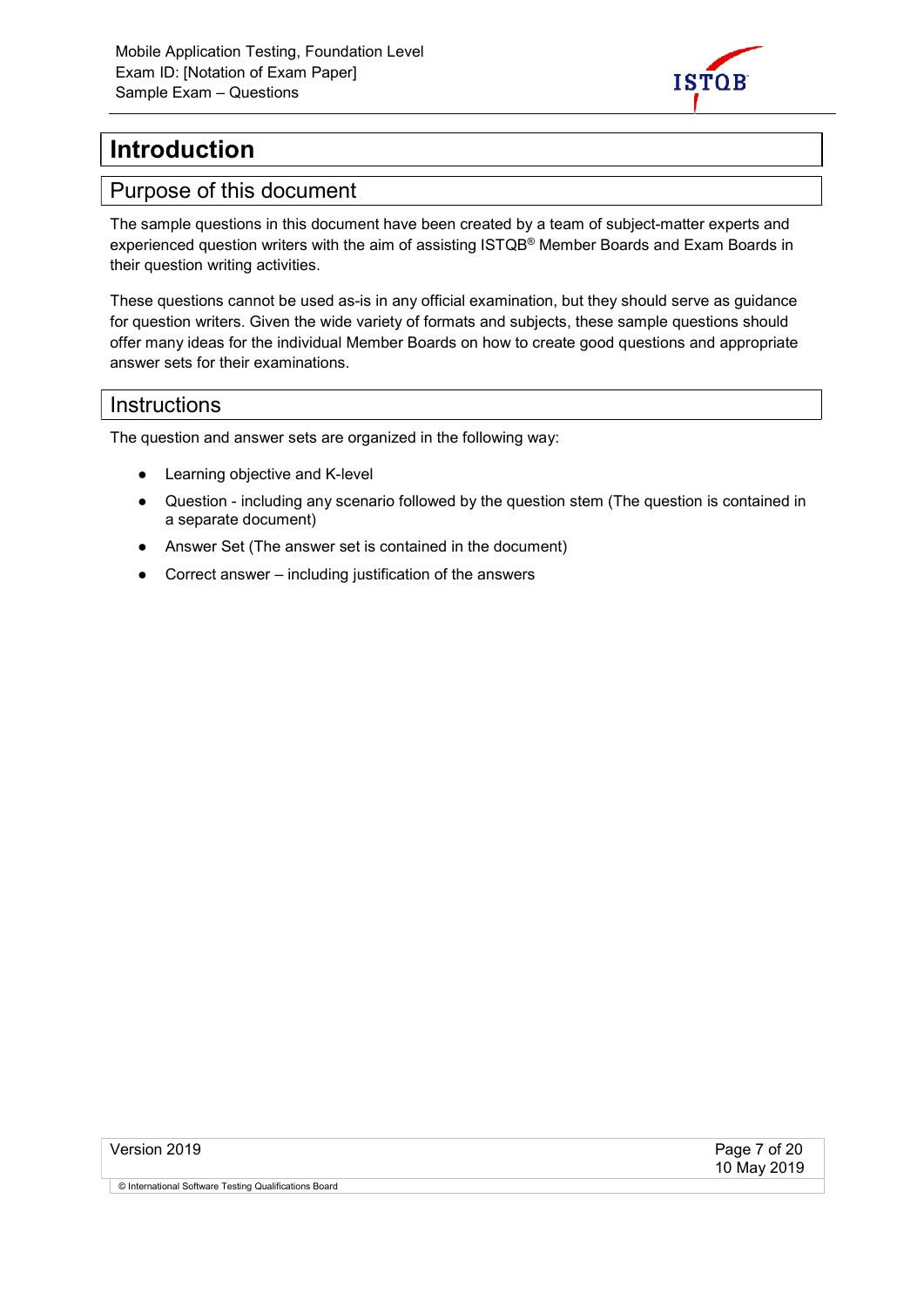

### **Questions**

#### Question #1 (1 Point)

You are the quality specialist in a mobile application development team. For which of the following would mobile analytics data be used in the test strategy or test plan?

- a) To define the expected user base of the application.
- b) To derive test levels, test cases and test data.
- c) To select the device portfolio and prioritization for test execution.
- d) To select the application type and development model to follow.

Select ONE option.

#### Question #2 (1 Point)

Your team is developing a free-use application that collects publicly available news from user selected sources so that the user has a single place to read all the news from his/her favorite sources. Based on this information, which of the following business models is MOST appropriate?

- a) Freemium application.
- b) Advertisement-based application.
- c) Paid application.
- d) Transaction-based application.

Select ONE option.

#### Question #3 (1 Point)

Which of the following statements is true for feature phones?

- a) Feature phones provide limited support for app installation.
- b) Feature phones are similar to smart phones but bigger.
- c) Feature phones are the next generation smartphones, with extended functionality.
- d) Feature phones have cameras, GPS and other sensors built in.

Select ONE option.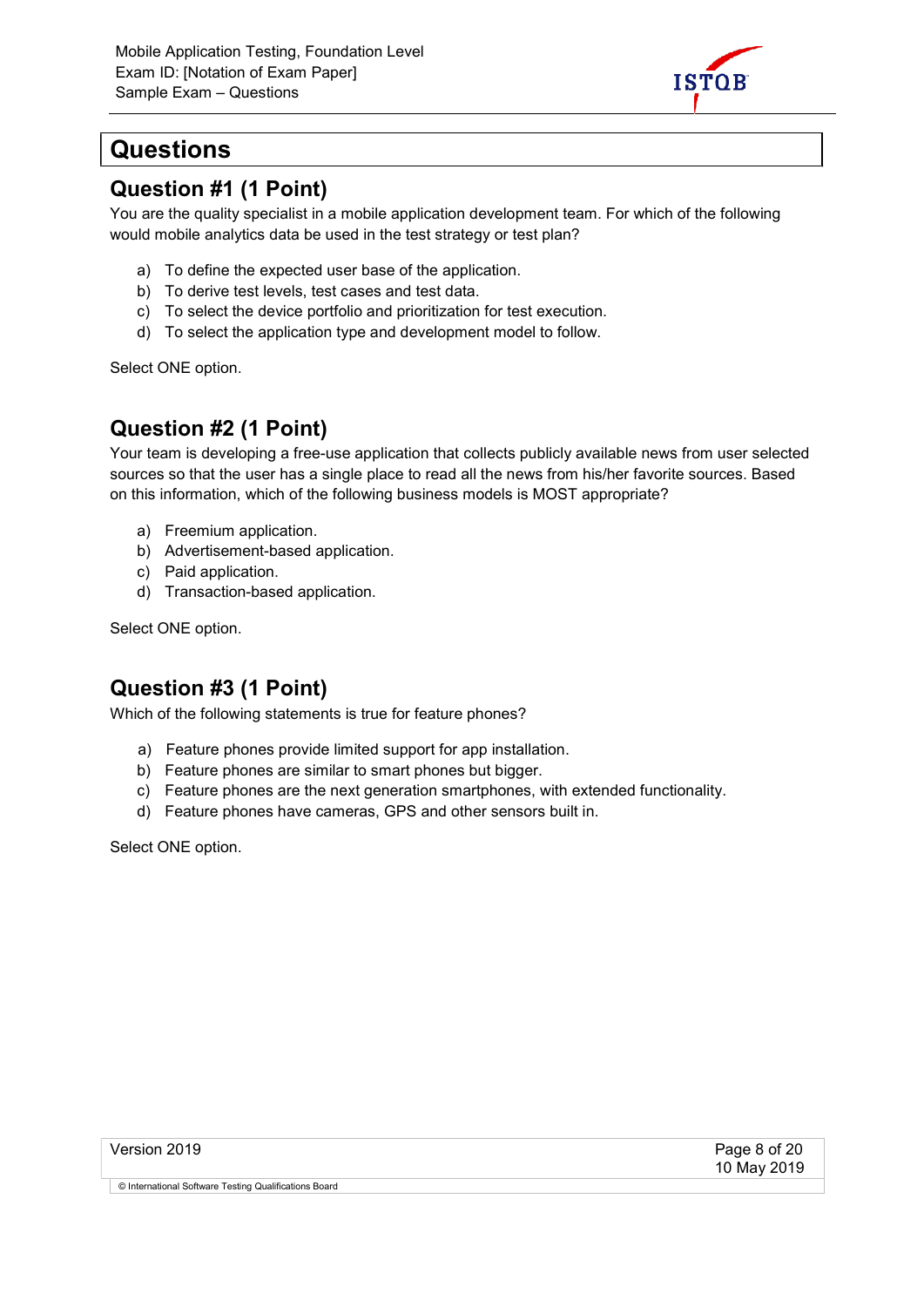![](_page_8_Picture_1.jpeg)

#### Question #4 (1 Point)

Your team develops an Android game utilizing many device features such as camera, GPS and device orientation. Which of the following types of application is MOST suitable, if the precise use of device specific features is essential?

- a) Hybrid app.
- b) Mobile web app.
- c) Native app.
- d) Desktop app.

Select ONE option.

#### Question #5 (1 Point)

Your team develops an iOS app that is used to register users, their e-mail and street addresses. The data is transferred to a server and provides registered users with samples of physical products, shipped via normal mail. Which of the following are appropriate architectural decisions for this app?

- i. Always connected.
- ii. Native app.
- iii. Store and forward.
- iv. Cellular data.
- v. Web app.

|  | a) True: iii, v | False: i, ii, iv |
|--|-----------------|------------------|
|--|-----------------|------------------|

- b) True: ii, iv False: i, iii, v
- c) True: i, iv False: ii, iii, v
- d) True: ii, iii False: i, iv, v

Select ONE option.

#### Question #6 (1 Point)

Your analytics data shows that all your users use iPhone. Which of the following decisions is MOST appropriate for your test strategy if you have a low risk app?

- a) Use remote device access service.
- b) Use single platform strategy.
- c) Use maximum coverage strategy.
- d) Use iOS simulators only.

Select ONE option.

| Version 2019 |  |
|--------------|--|
|--------------|--|

Page 9 of 20 10 May 2019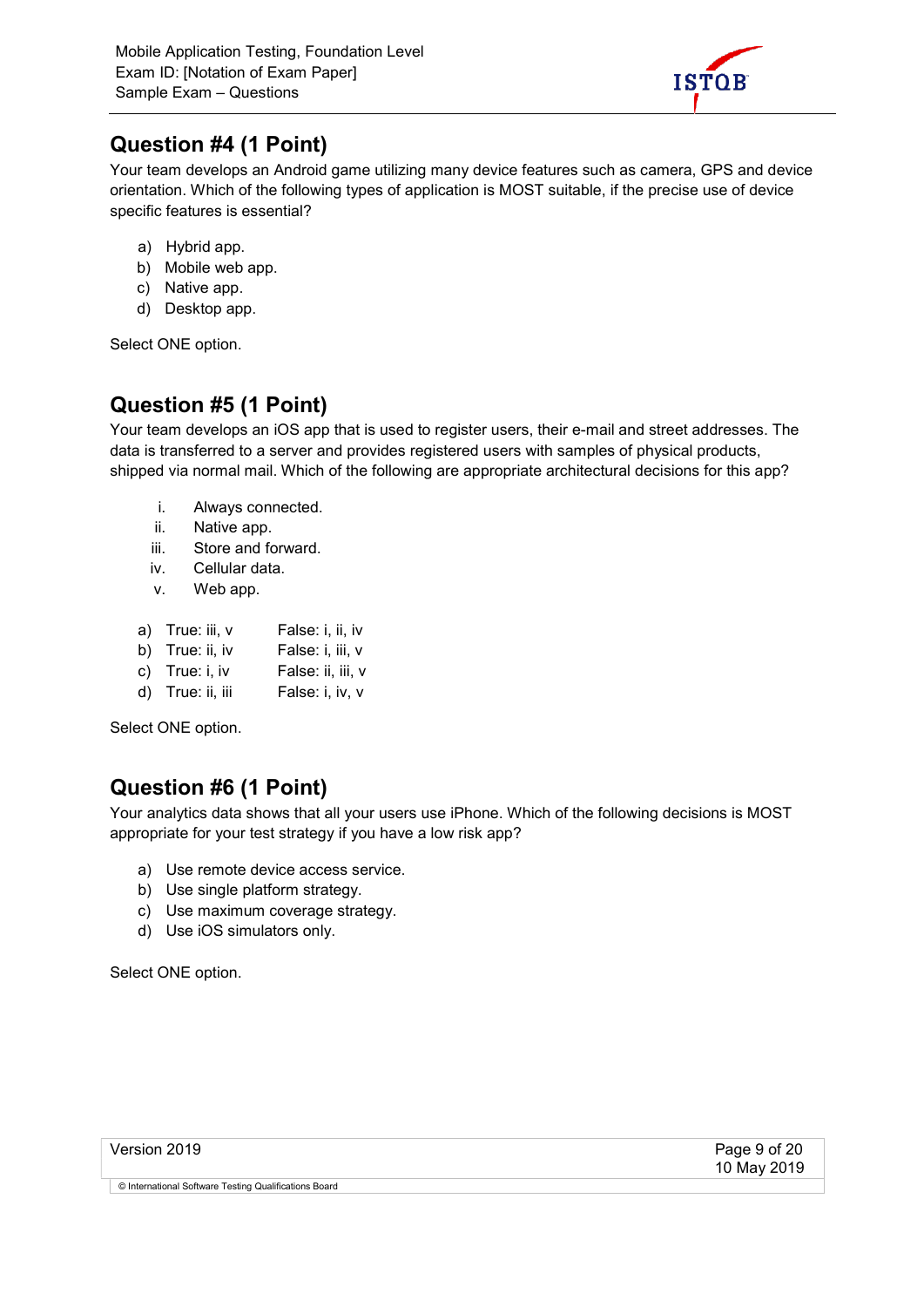![](_page_9_Picture_1.jpeg)

#### Question #7 (1 Point)

Which of the following is NOT a challenge when testing mobile apps?

- a) Unknown command parameters for application startup altering the app's behavior.
- b) Diverse users and user groups.
- c) Multiple network types and network providers.
- d) Non-availability of newly launched devices necessitating the use of emulators/simulators.

Select ONE option.

#### Question #8 (1 Point)

A company has decided to use crowd testing. Which of the following risks is mitigated by this decision?

- a) Non-availability of important stakeholders during development.
- b) Cost of supporting multiple platforms.
- c) Non-availability of important devices during testing.
- d) Good reviews in the platform provider's app store.

Select ONE option.

#### Question #9 (1 Point)

When testing a native app using different device features, which of the following device hardware is LEAST needed to be in focus when performing the tests?

- a) WLAN module.
- b) Integrated speakers.
- c) Built-in camera.
- d) Headphone access.

Select ONE option.

#### Question #10 (1 Point)

Which of the following is NOT a potential effect of overheating of a mobile device when testing it?

- a) Application becomes slow.
- b) Features of the application stop working.
- c) De-installation of the app.
- d) Incorrect functionality of apps.

Select ONE option.

| Version 2019 |  |
|--------------|--|
|--------------|--|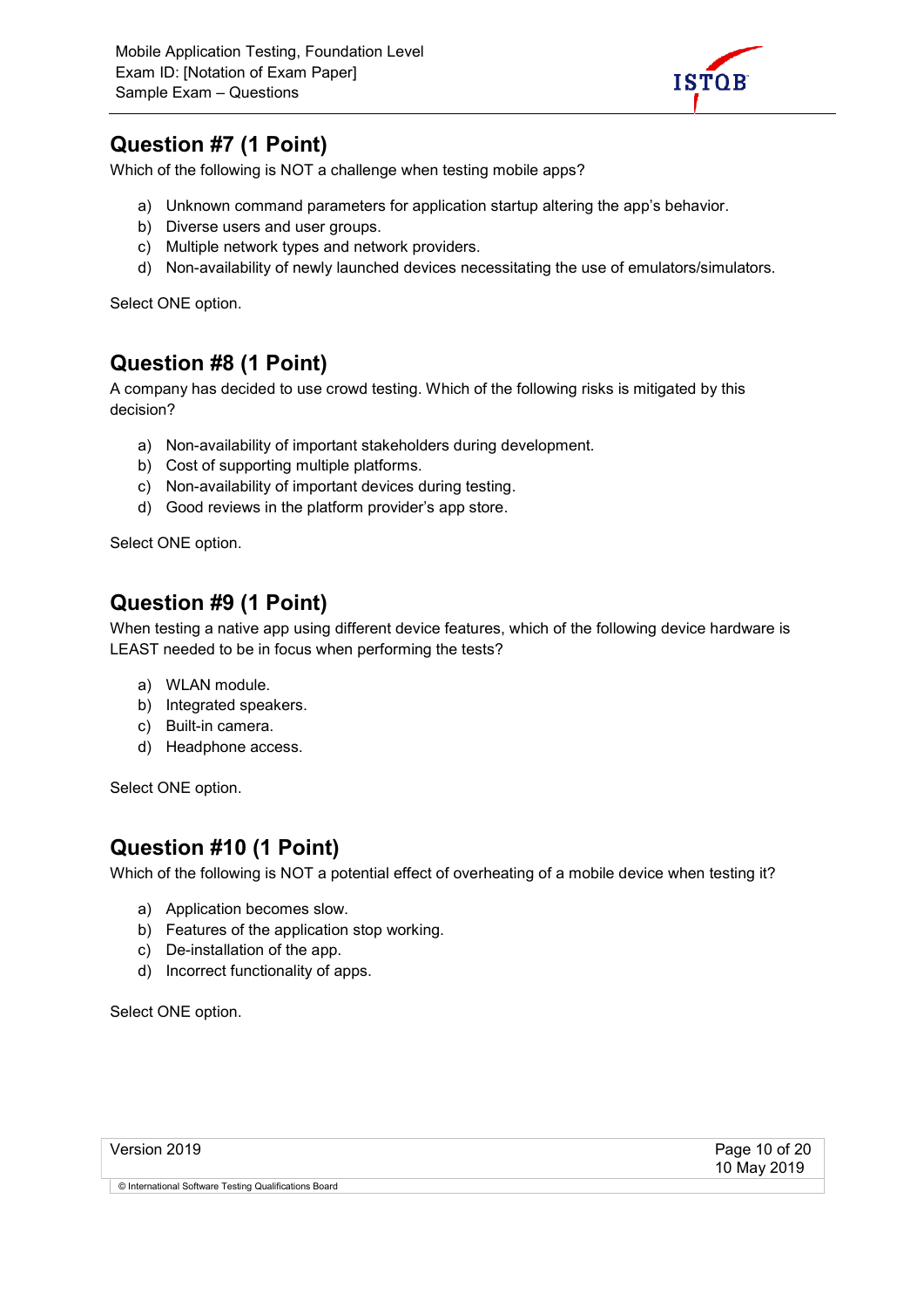![](_page_10_Picture_1.jpeg)

#### Question #11 (1 Point)

Which of the following statements is NOT a valid scenario for testing a mobile device regarding input sensors?

- a) Verifying the quality of the received GPS signal.
- b) Testing for correct functionality of the gyroscope.
- c) Validating data provided by the motion sensor.
- d) Correct screen size in landscape and portrait modes.

Select ONE option.

#### Question #12 (1 Point)

Which of the following options contains tests which ONLY relate to different input methods?

- a) Swiping to the next screen, double tapping on a button, scanning a QR code, recording audio.
- b) Taking a photo with the camera, using a soft keyboard, printing the content of a screen, using GPS coordinates.
- c) Dragging an object on the screen, opening another application, capturing of images, sending an SMS to a friend.
- d) Displaying geo location data, performing distance measurements, using a TV remote app, capturing videos from the internet.

Select ONE option.

#### Question #13 (1 Point)

You are working as a mobile tester for a company which is developing a navigation app. One of the requirements is that the app should run in both portrait and landscape modes whilst providing the same features to the user in an accurate way. Which of the following lists the BEST aspects to take into account for verifying correct functionality when switching screen orientation?

- a) Motion sensor, security issues, correctness of output data.
- b) Usability issues, retaining input data, maintenance of current state.
- c) Various switches in screen orientation, performance issues, user interface features.
- d) WLAN interrupts, rendering issues in the graphical user interface, loss of entered data.

Select ONE option.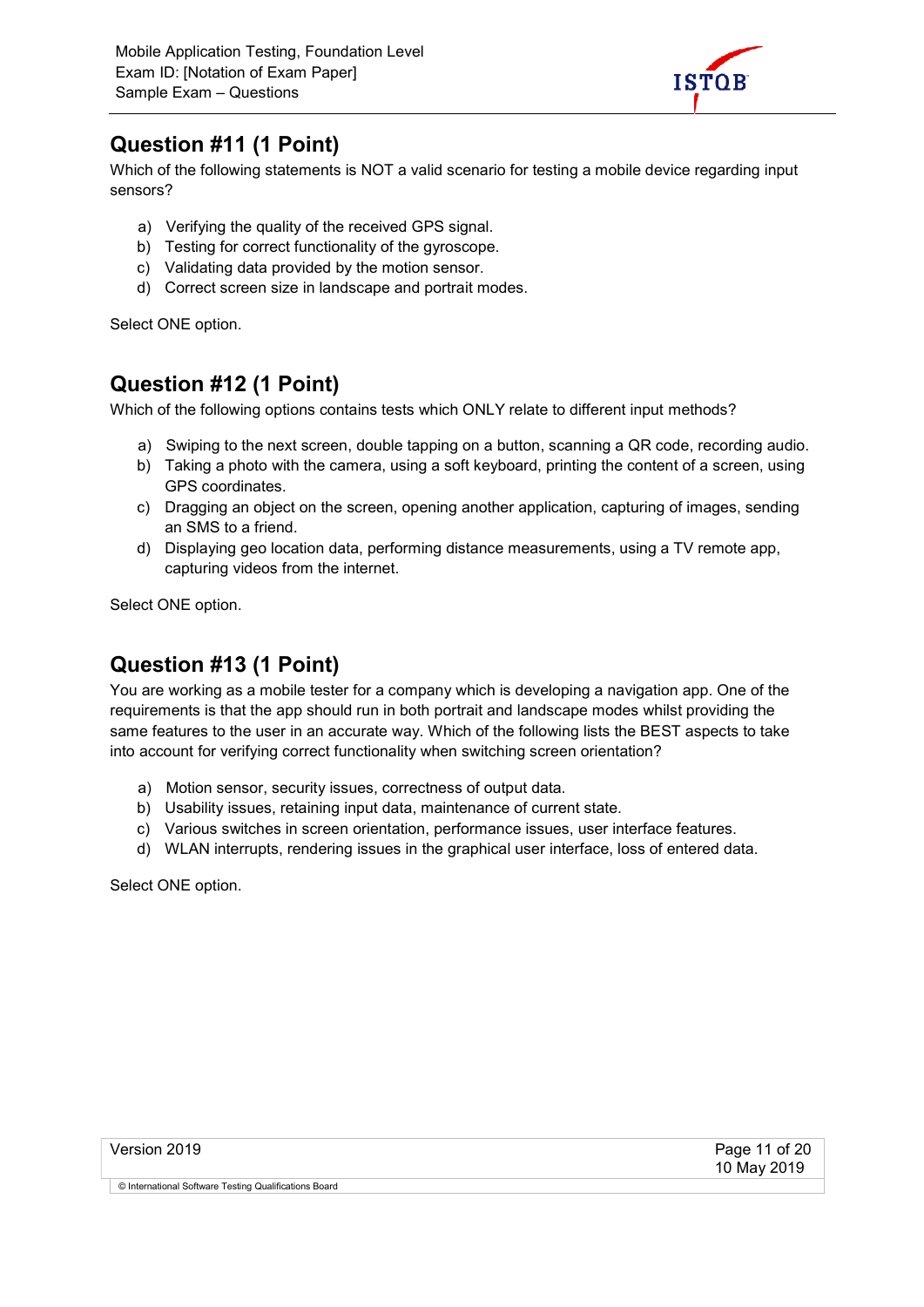![](_page_11_Picture_1.jpeg)

#### Question #14 (1 Point)

As test manager you are working for bank company which is developing a new release of its online banking software. This software is realized as a web application. During the preparation of suitable tests, you are focusing on the app's fault tolerance according user-initiated interrupts. Which of the following tests scenarios would you choose at BEST for this purpose?

- i. Displaying low battery warnings.
- ii. Setting mobile devices in standby mode.
- iii. Accepting incoming voice calls.
- iv. Low memory notification.
- v. Setting device in do-not-disturb mode.
- a)  $i ii iii$
- b)  $i ii iv$
- c)  $\mathbf{i} \mathbf{i} \mathbf{i} \mathbf{ii} \mathbf{i} \mathbf{v}$
- d)  $ii iii v$

Select ONE option.

#### Question #15 (1 Point)

A health insurance company released an updated version of its customer app. The update includes a feature which scans a pharmacy bill and sends it directly to the health insurance company for payment. However, when the customers installed the update, they found that the camera couldn't be invoked to scan the bills. This bug was reported and fixed. Now new tests need to be prepared and executed, and retesting needs to be performed.

Which of the following tests will you execute as the MOST IMPORTANT test in the given scenario?

- a) Test for performance.
- b) Test for accessibility.
- c) Test for access permission.
- d) Test for installation.

Select ONE option.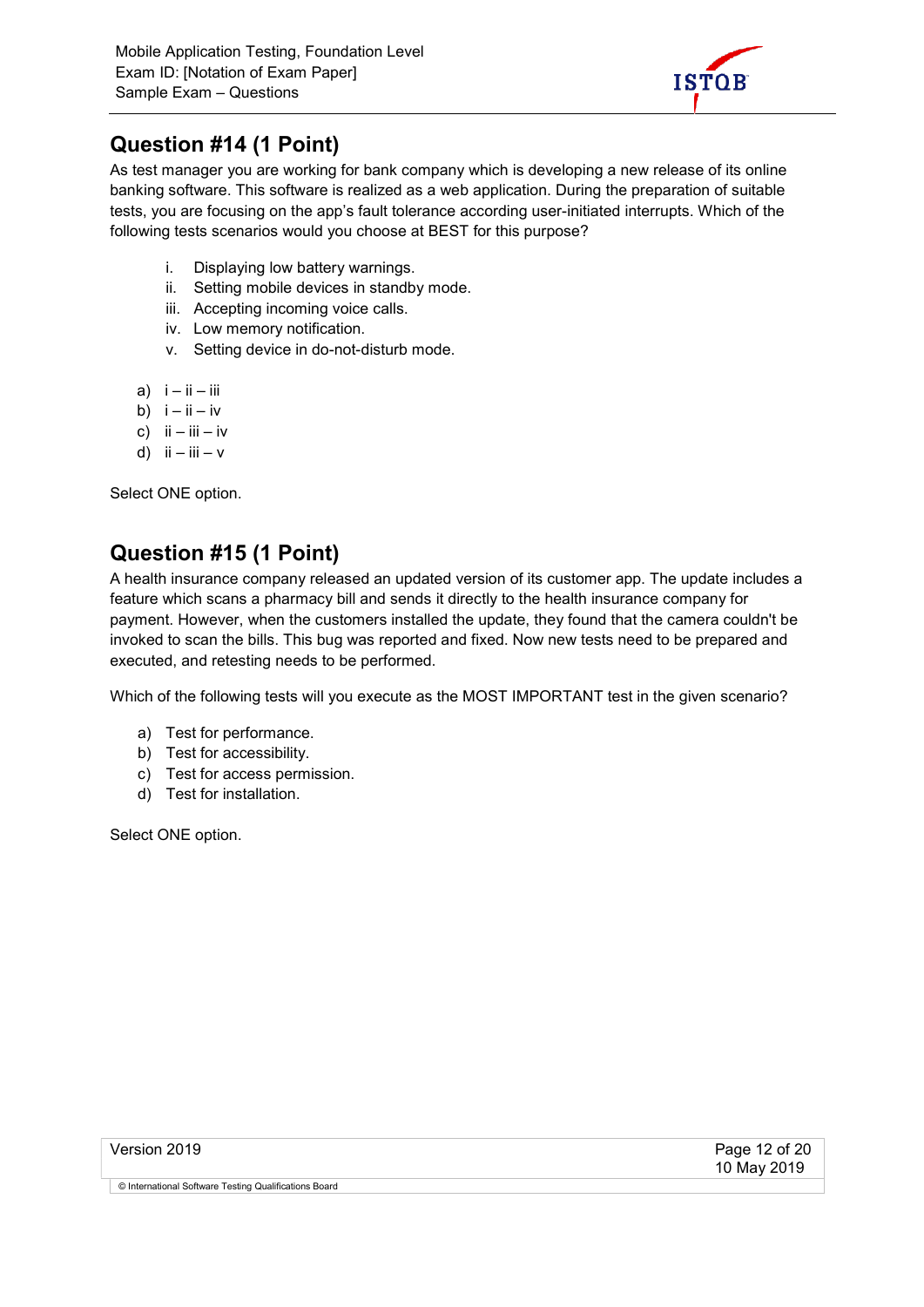![](_page_12_Picture_1.jpeg)

#### Question #16 (1 Point)

Your company is providing a news massaging app including a notification feature for displaying breaking news with deep linking to the relevant news page in the app itself. Recently some users of the app complained about a delayed display or even the complete absence of the expected notifications of breaking news. The root cause of this defect was identified by the developers and fixed. In your role as a mobile tester, which functional tests would you take into account to validate the correct working of the fixed version of the app?

- i. Correct displaying of the notification when the app is in the background.
- ii. Running the application under low battery conditions.
- iii. Testing the performance of the app whilst displaying the notification.
- iv. Performing of usability tests related to the fixed version of the app.
- v. Testing the deep linking to the correct news page of the app.
- a)  $i iv v$
- b)  $i ii iv$
- c)  $i ii v$
- d)  $ii iii iv$

Select ONE option.

#### Question #17 (1 Point)

Your company is developing a new version of a hybrid app for price comparison. This app consists of feature-rich functionalities in quick-access links. As a mobile tester, it is your task to verify the failurefree working of these quick-access links. Which of the following is the BEST approach to take?

- a) Verifying the correct behavior of force-touch functionality of an iOS app.
- b) Assuring the presence of favorite bookmarks in Mobile Chrome on Android OS.
- c) Verifying that all hardware keys of a mobile device work as expected.
- d) Using a suitable tool for identifying broken links in the mobile web app.

Select ONE option.

#### Question #18 (1 Point)

You are testing a native iOS app that uses various sensors. Which of the following test types do NOT apply?

- a) Performance testing.
- b) Testing for utilization of device features.
- c) Cross-browser testing.
- d) Device compatibility testing.

Select ONE option.

| Version 2019 |  |
|--------------|--|
|--------------|--|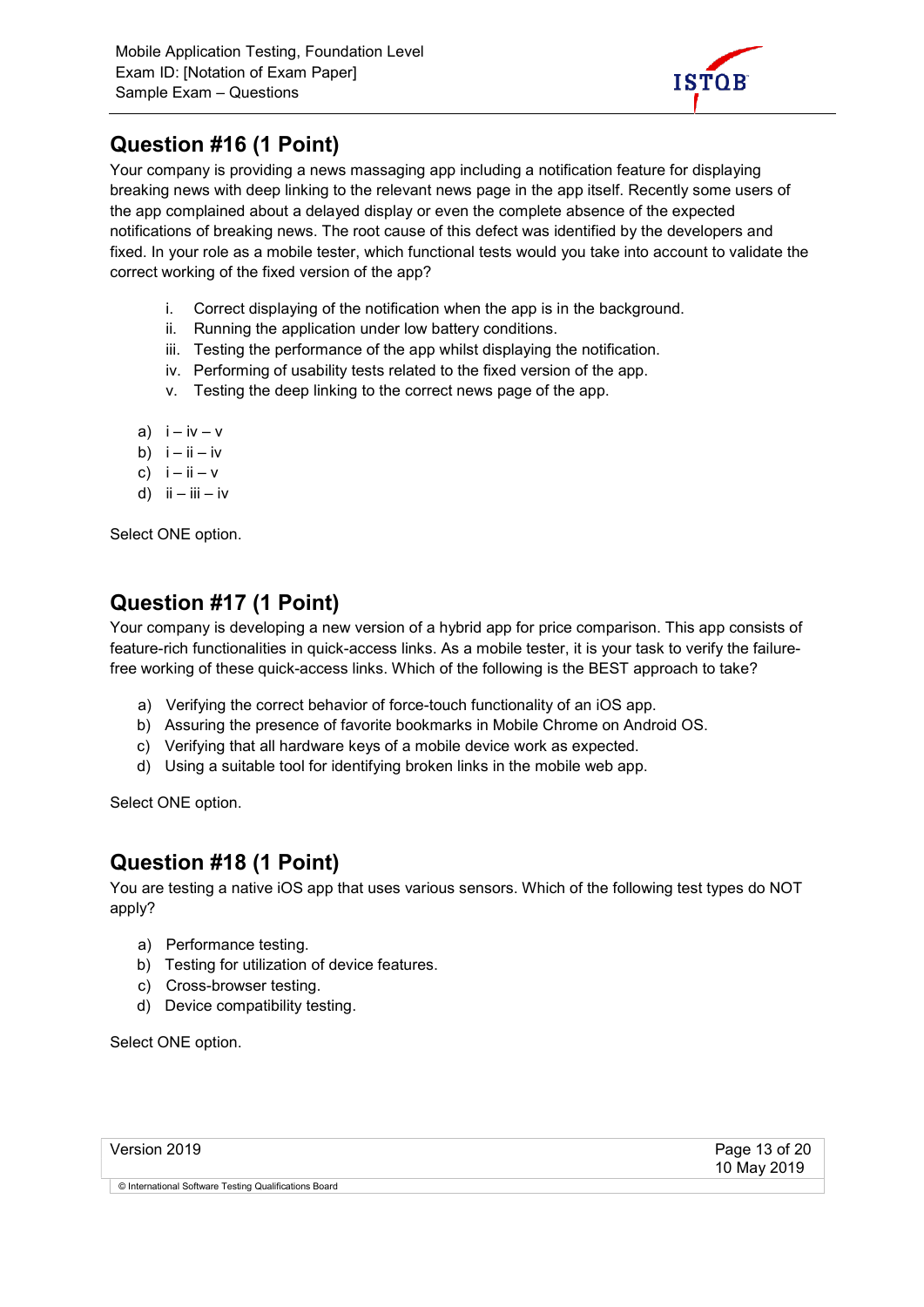![](_page_13_Picture_1.jpeg)

#### Question #19 (1 Point)

Which of the following is a typical test type for testing interoperability with OS versions?

- a) Testing for security issues.
- b) Testing for performance problems.
- c) Testing for accessibility standards.
- d) Testing for backward compatibility.

Select ONE option.

#### Question #20 (1 Point)

Which of the following is a PRIMARY test goal when performing tests for co-existence of an system under test (SUT) with other apps on the device?

- a) Verifying that the SUT does not harm any user data.
- b) Identifying existing security issues on the device.
- c) Assessing usability problems in the SUT.
- d) Testing if the SUT meets accessibility standards.

Select ONE option.

#### Question #21 (1 Point)

You are developing a test approach for performing connectivity tests on different types of mobile devices. Which of the following should NOT be in scope for this approach?

- a) Switching from GSM to flight mode and back to GSM.
- b) Initiating a payment transaction via NFC.
- c) Using Bluetooth for pairing with a wearable device.
- d) Connecting a USB cable with a power supply.

Select ONE option.

#### Question #22 (1 Point)

You are assigned the task of installation testing for an Android application. Which of the following installation tests should NOT be used?

- a) Executing App-Installer.exe.
- b) Install by connecting the device to a PC and running commands for installation.
- c) Installation from Google Play Beta Program.
- d) Sideloading by providing the installation package on an SD-Card and executing from within the device file system.

Select ONE option.

| Version 2019                                          | Page 14 of 20<br>10 May 2019 |
|-------------------------------------------------------|------------------------------|
| © International Software Testing Qualifications Board |                              |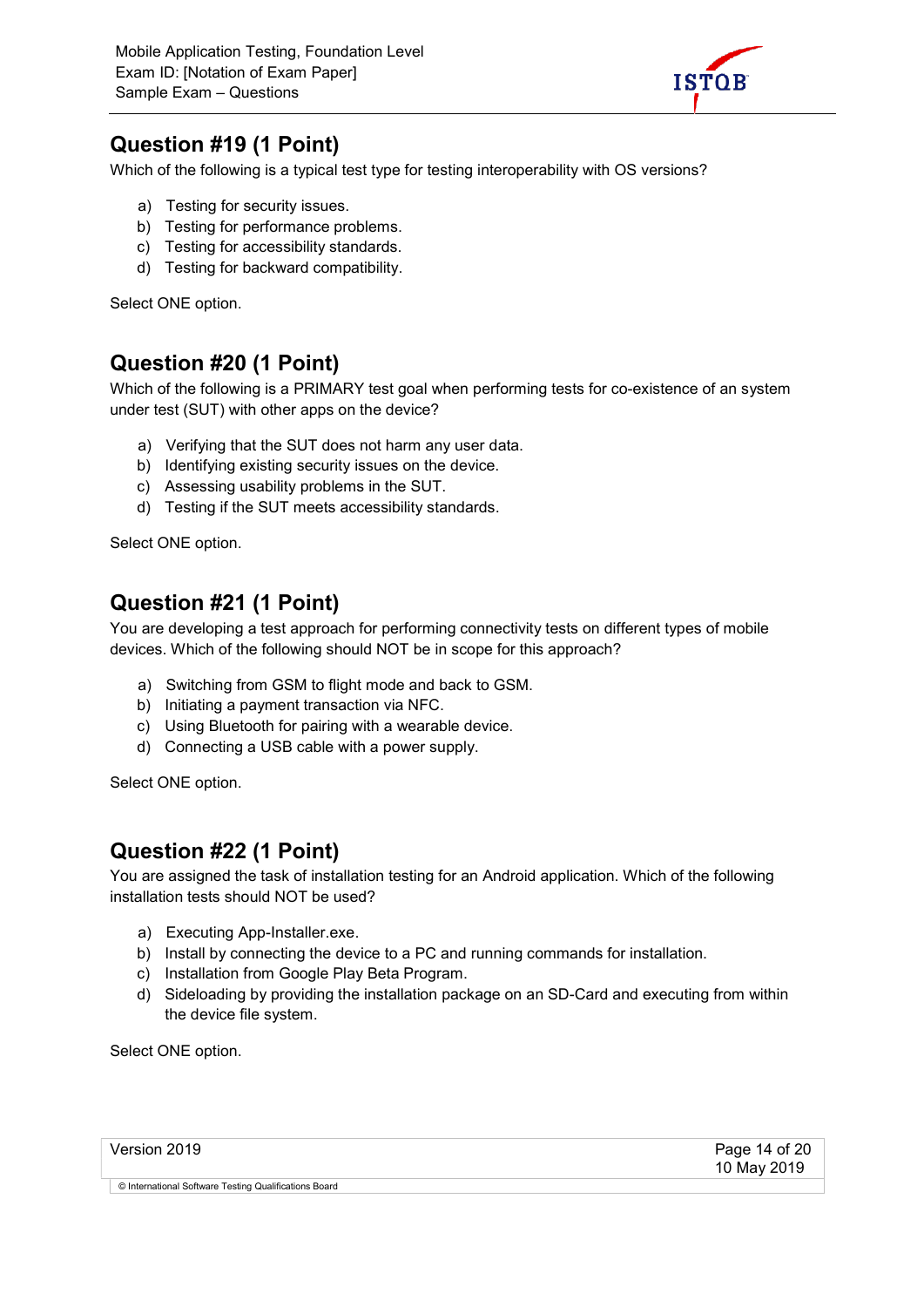![](_page_14_Picture_1.jpeg)

#### Question #23 (1 Point)

Which of the following are potential security issues for mobile apps?

- i. Code injection via input fields.
- ii. Data being transferred unencrypted.
- iii. App not responding after interruption.
- iv. Rendering issues after changing device orientation.
- v. Overlap of screen elements on small screens.
- a) i and iii.
- b) ii and v.
- c) i and ii.
- d) ii and iv.

Select ONE option.

#### Question #24 (1 Point)

Which of the following are you likely to use to carry out a performance test of the time behavior of an app?

- a) An instrumented build to get exact chronometric numbers.
- b) A load generator to observe the server behavior under heavy load.
- c) Running the app on an emulator/simulator.
- d) A device and a stopwatch to check the performance of the device.

Select ONE option.

#### Question #25 (1 Point)

You are tasked with carrying out a usability test for a mobile app. Which of the following is a step that you will NOT perform?

- a) Ask the manager to order a usability lab session.
- b) Test the app to check compliance with platforms user interface guidelines
- c) Activate the voice-over feature of the device.
- d) Learn about the look and feel expectations of the platform.

Select ONE option.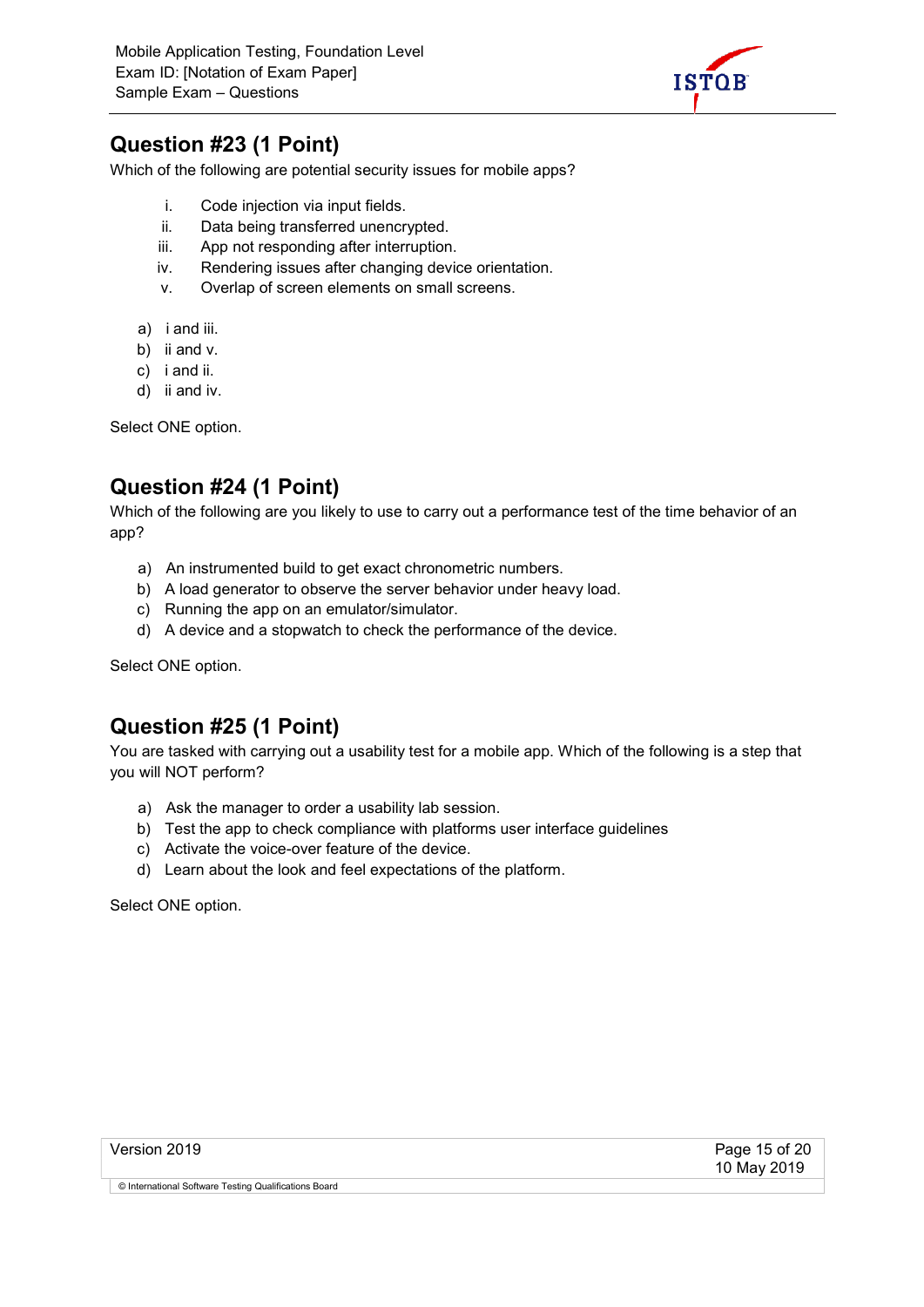![](_page_15_Picture_1.jpeg)

#### Question #26 (1 Point)

What does the mnemonic "CRUD" stand for in the context of data validation testing?

- a) Copy, Rename, Update, Delete.
- b) Create, Read, Undo, Delete.
- c) Create, Read, Update, Delete.
- d) Create, Read, Undo, Deploy.

Select ONE option.

#### Question #27 (1 Point)

You are conducting internationalization testing. While you execute the tests you partly see pseudostrings and partly English strings. Which of the following is the most likely cause?

- a) Missing translations.
- b) Hard-coded English strings.
- c) Wrong language settings of the device.
- d) Something went wrong during build.

Select ONE option.

#### Question #28 (1 Point)

Why should accessibility testing be conducted?

- a) To determine if the app is usable by users with differing needs.
- b) Because it is required by the W3C and the platform providers.
- c) To completely test the application.
- d) As generic test cases exist that must be executed for every application.

Select ONE option.

#### Question #29 (1 Point)

You are a tester in a team developing a mobile app. Your team has finished the current version of the app and has released it to the application store. Which of the following is your next activity?

- a) Archiving testware.
- b) Post-release testing.
- c) Application store approval testing.
- d) Test closure.

Select ONE option.

| Version 2019 |  |
|--------------|--|
|              |  |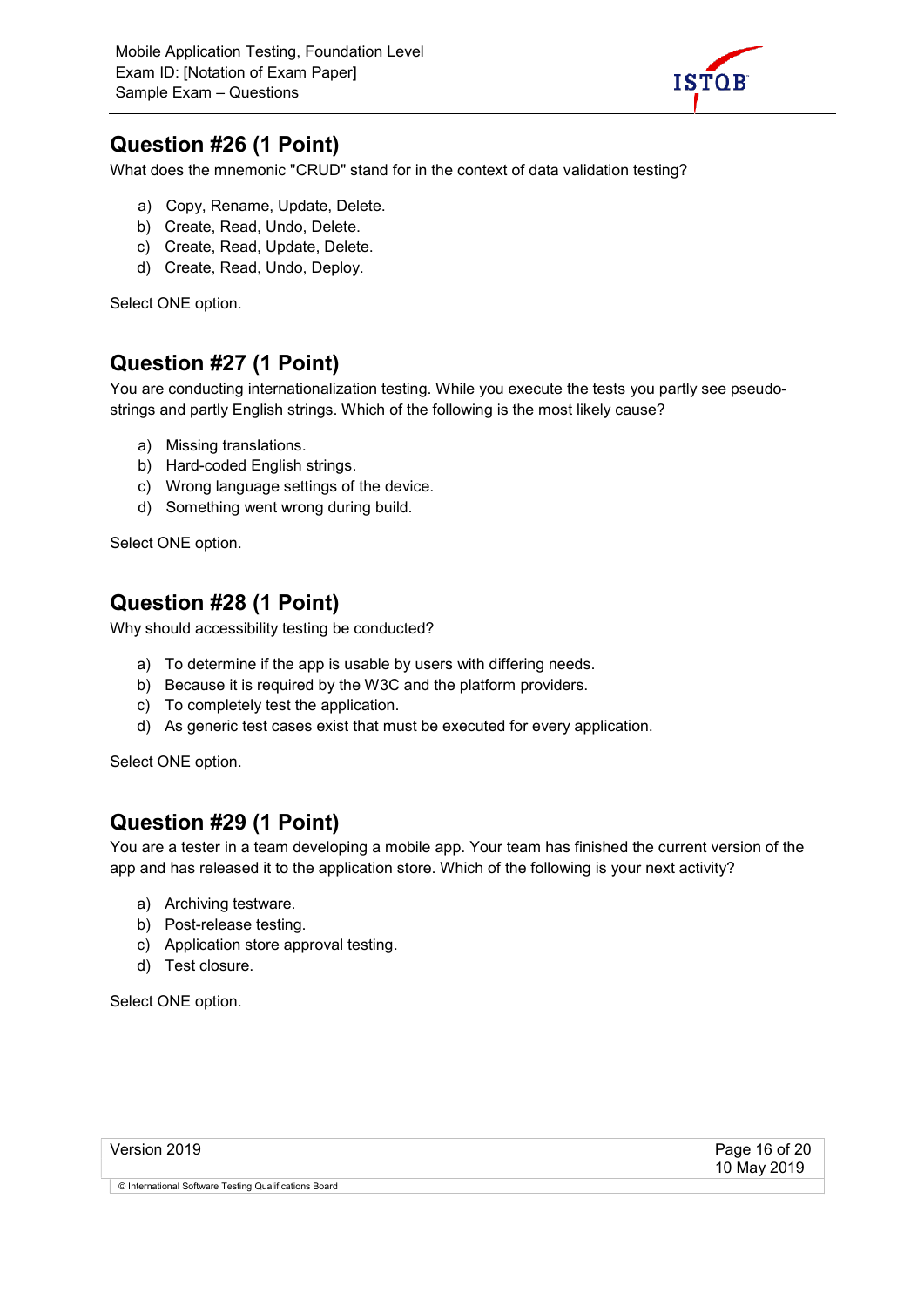![](_page_16_Picture_1.jpeg)

#### Question #30 (1 Point)

You are a new member in a team which is testing mobile applications. Your team lead asks you to test the app's inputs for a duration of 1 hour, functions for 1 hour, interrupts for 1 hour, and so on. Which of the following is the team lead applying?

- a) Risk-Based Test Management
- b) Delegating the responsibility of his job to you.
- c) Managing Performance Testing.
- d) Session-Based Test Management.

Select ONE option.

#### Question #31 (1 Point)

Your company has just finished developing a brand-new navigation app for smartphones. As the test manager you are now planning exploratory test sessions on mobile devices with your test team. Which of the following approaches would be the BEST to consider, knowing that there is only a short time available for testing?

- a) Executing test sessions with various mobile devices in a device lab of your company.
- b) Designing and executing a high number of test cases using a test management tool.
- c) Planning field tests using a combination of prior defined tours and suitable heuristics.
- d) Defining user scenarios to be performed as tasks by representative participants in a usability lab.

Select ONE option.

#### Question #32 (1 Point)

Why is it common for mobile app projects to flip the Test Pyramid?

- a) Unit tests are much more complicated on mobile apps. As a result, it is convenient to only have a few unit tests.
- b) Missing tool support for unit and integration testing for mobile apps.
- c) Mobile apps are always monolithic. As a result, everything can be tested at system level and there is no need to test at lower levels.
- d) Mobile apps require a lot of manual testing, like usability or field testing.

Select ONE option.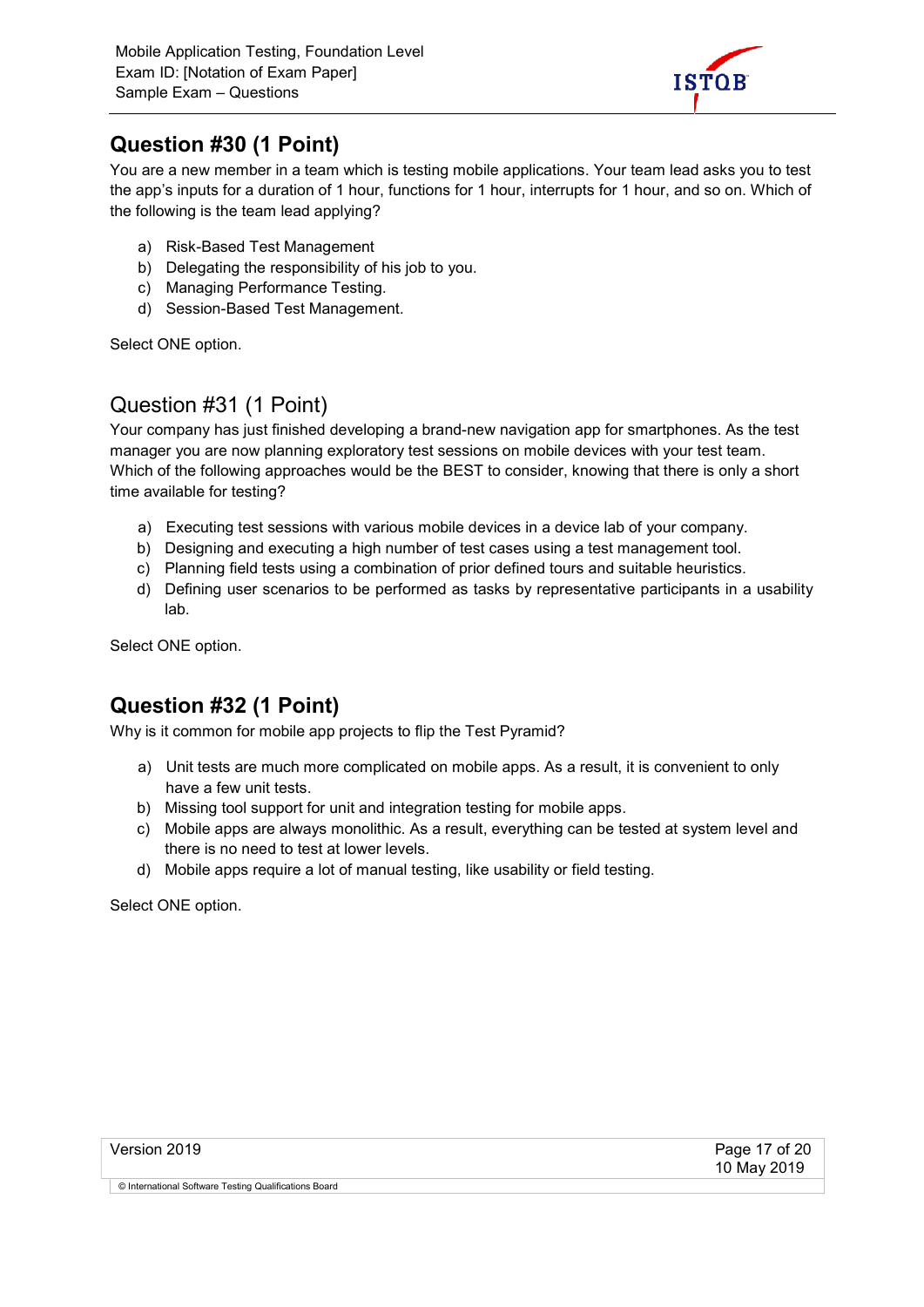![](_page_17_Picture_1.jpeg)

#### Question #33 (1 Point)

Which of the following statements is correct for the development environments used for mobile application development?

- a) iOS developers use Visual Studio IDE as their development environment.
- b) Android developers use the Universal Studio IDE while iOS developers use Xcode as their development environment.
- c) Android developers use the Xcode IDE as their development environment.
- d) iOS developers use the Xcode IDE as their development environment.

Select ONE option.

#### Question #34 (1 Point)

Which of the following is NOT a task that can be typically performed by using a software development kit (SDK) for mobile applications?

- a) Taking screenshots.
- b) Designing test cases.
- c) Pushing random events to the application.
- d) Creating virtual devices.

Select ONE option.

#### Question #35 (1 Point)

You are assigned as a tester for a mobile app with a client-server architecture. In order to better utilize available equipment, the company decides to use the employee's PC without the application being connected to a real server, in order to test the basic features in early test stages. Which of the following architectures would you recommend that the developer of the Android app should use in the early test stages of the development to verify the functional suitability of the basic features?

- a) Have the server emulator installed on the developer's PC and the simulator of the mobile application installed on a real device.
- b) Have the simulator of the mobile application installed on one of the Android Virtual Device's (AVD's) device emulators and the server emulator installed on the developer's PC.
- c) Have the server simulator installed on the developer's PC and the mobile application installed on one of the AVD's device emulators.
- d) Have the server simulator and the emulated mobile application installed directly on the developer's PC.

Select ONE option.

| Version 2019 |  |
|--------------|--|
|--------------|--|

Page 18 of 20 10 May 2019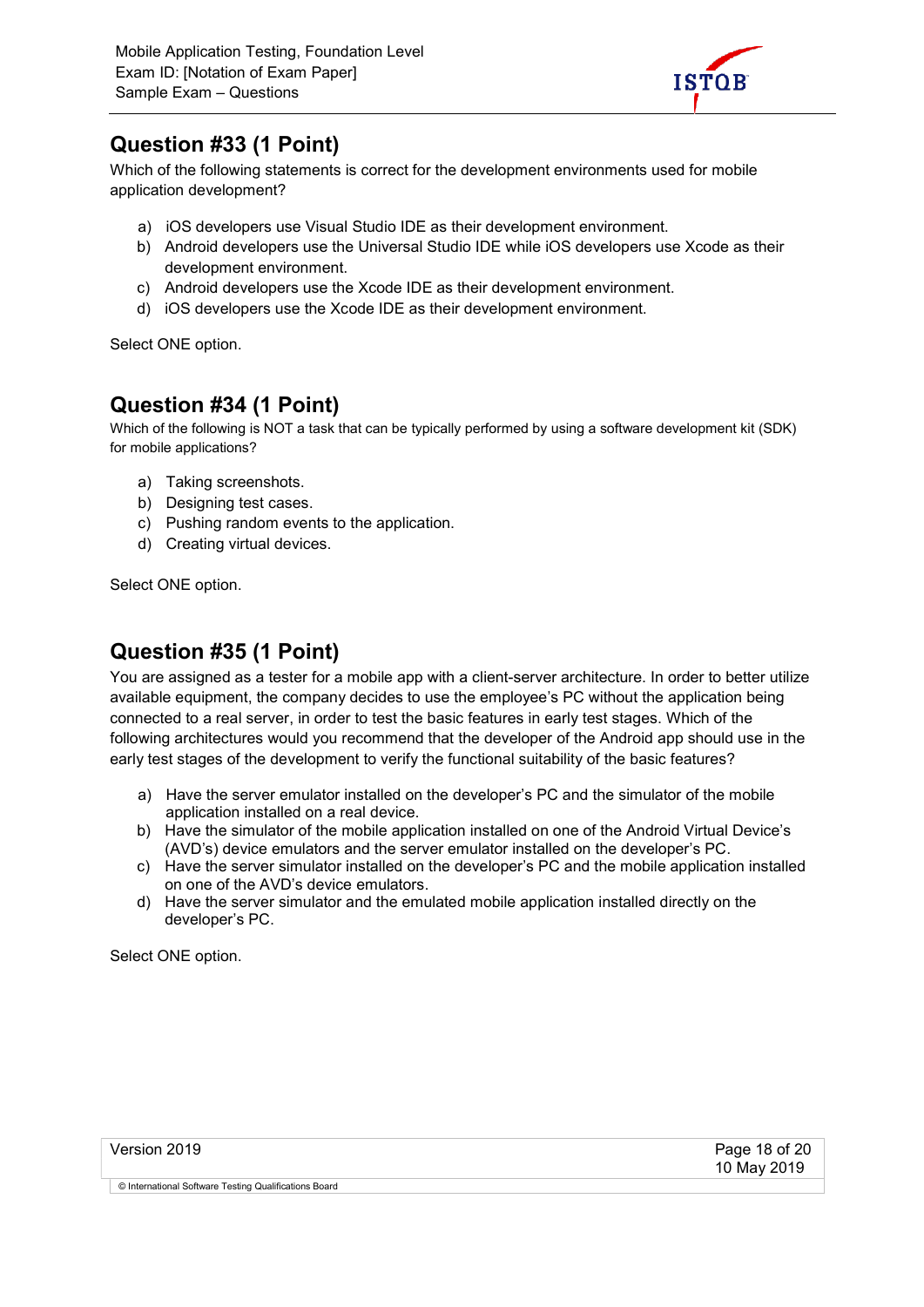![](_page_18_Picture_1.jpeg)

#### Question #36 (1 Point)

You are the test manager in a digital banking division at a Fintech company that is upgrading the Android-based mobile banking application of a mid-level financial institution. The upgrade incorporates an innovative security mechanism that uses fingerprint and face recognition features for enhanced app security. Which of the following represents the BEST approach to use in order to setup your test lab for this enhancement?

- a) Setup a remote test lab in order to test the new innovative mobile banking application on as many types of devices as possible.
- b) Setup an on-premise lab in order to effectively test the new unique device-related features of the innovative mobile banking application.
- c) Setup a remote test lab in order to test the mobile banking application on many types of different devices and an on-premise lab to cover the maximum of possible devices.
- d) Setup a remote test lab in order to test the new innovative mobile banking application on many types of Android devices from different device manufacturers and save money for the company.

Select ONE option.

#### Question #37 (1 Point)

Which of the following statement does NOT correctly distinguish between the common mobile testing automation approaches?

- e) Agent-based testing approach are best used for executing mobile web applications, whereas device-based testing are best used for all types of mobile applications.
- f) Agent-based testing approach utilizes a string sent by the browser to spoof a particular browser, whereas device-based testing approach has to be executed on a particular mobile gadget.
- g) Native apps are best tested using the general web application automation tools, whereas mobile apps need specific tools.
- h) The mode of operation for the agent-based testing approach is to mimic the browser characteristics, whereas that of the device-based testing approach is to operate on the actual browser.

Select ONE option.